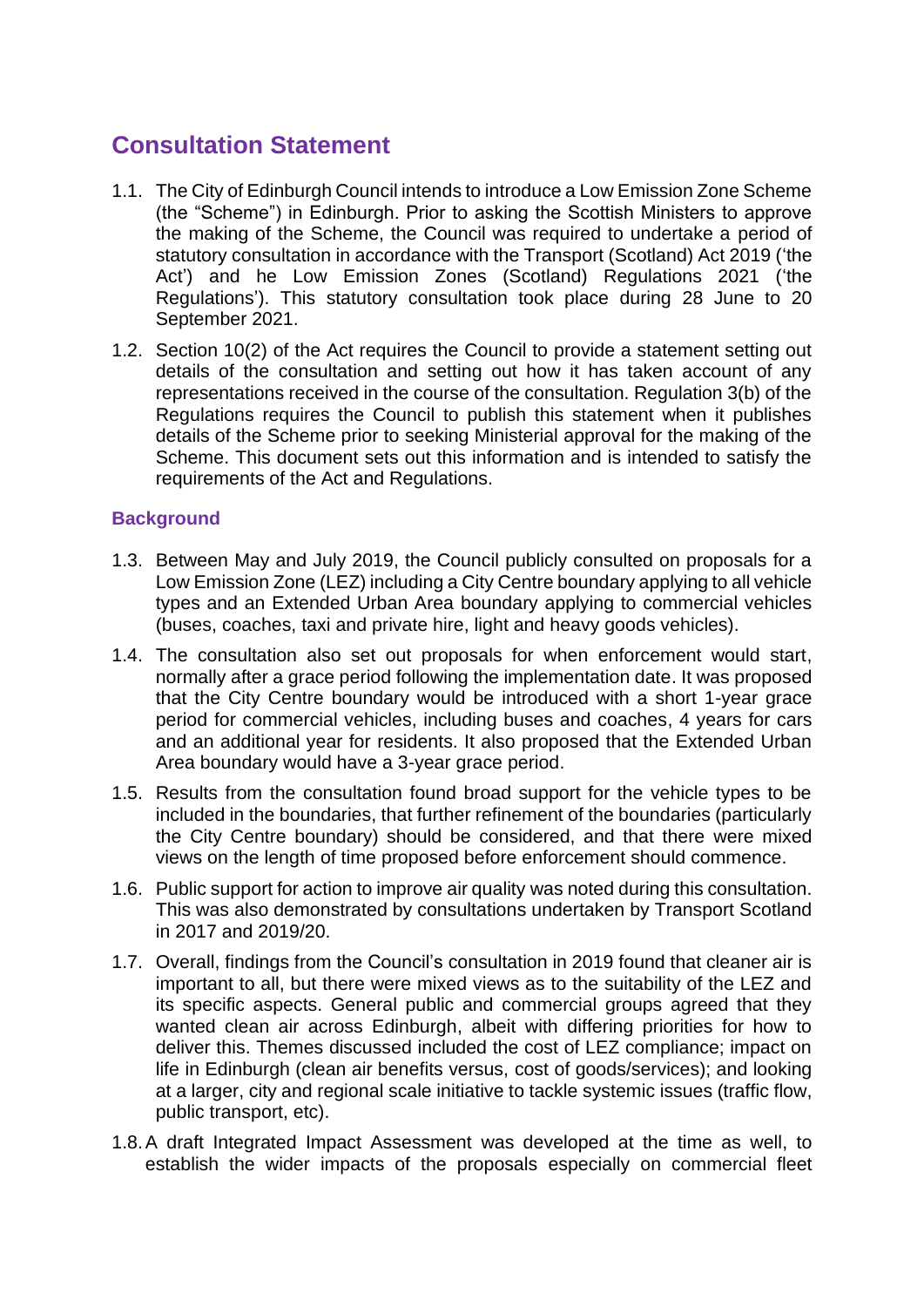operators. The findings of this work highlighted the need to ensure operators are well informed and have time to make changes to their fleets and operations in advance of LEZ enforcement.

1.9.The next stage was to address the implications of the feedback received from public consultation, alongside the findings from the impact assessment, in developing the Scheme further. In addition, recommended assessment methodologies outlined in the Cleaner Air for Scotland Strategy (CAFS) and the new LEZ regulations would have to be taken into account.

### **Statutory Consultation**

- 1.10.Further development of a preferred LEZ Scheme following the 2019 public consultation was paused after Scottish Government and the four main Scottish Cities implementing LEZs agreed to delays, due to the Covid-19 pandemic.
- 1.11.In June 2021, the Council approved a preferred Low Emission Zone Scheme which was subject to further consultation.
- 1.12.Consultation took place from 28 June to 20 September 2021 seeking views on a City Centre LEZ, to include all vehicle types, except motorcycles and mopeds and those subject to a national exemption outlined in the Low Emission Zones (Emission Standards, Exemptions and Enforcement) (Scotland) Regulations 2021. The LEZ would be implemented on the 31<sup>st</sup> May 2022. Enforcement would commence on 1 June 2024, after a 2-year grace period for all vehicles and groups. There was to be no local exemptions to the scheme.
- 1.13.Section 11 of the Act, in tandem with the Regulations, provides a list of the organisations that local authorities must consult with when making, amending or revoking a LEZ scheme. These organisations and groups were considered as statutory consultees and were approached directly and invited to comment during the 2021 consultation. Statutory consultees approached included the following:
	- 1.13.1. Scottish Environment Protection Agency (SEPA);
	- 1.13.2. Nature Scot (formerly Scottish Natural Heritage);
	- 1.13.3. Such persons as the authority considers represent the interests of;
		- 1.13.3.1. The road haulage industry,
		- 1.13.3.2. The bus and coach industry,
		- 1.13.3.3. The taxi and private hire car industry,
		- 1.13.3.4. Local businesses, and drivers, likely to be affected by the proposal,
	- 1.13.4. Such other persons as the authority considers appropriate;
	- 1.13.5. Local authorities neighbouring the authority that is delivering the scheme,
	- 1.13.6. Regional Transport Partnerships;
	- 1.13.7. NHS Health Boards.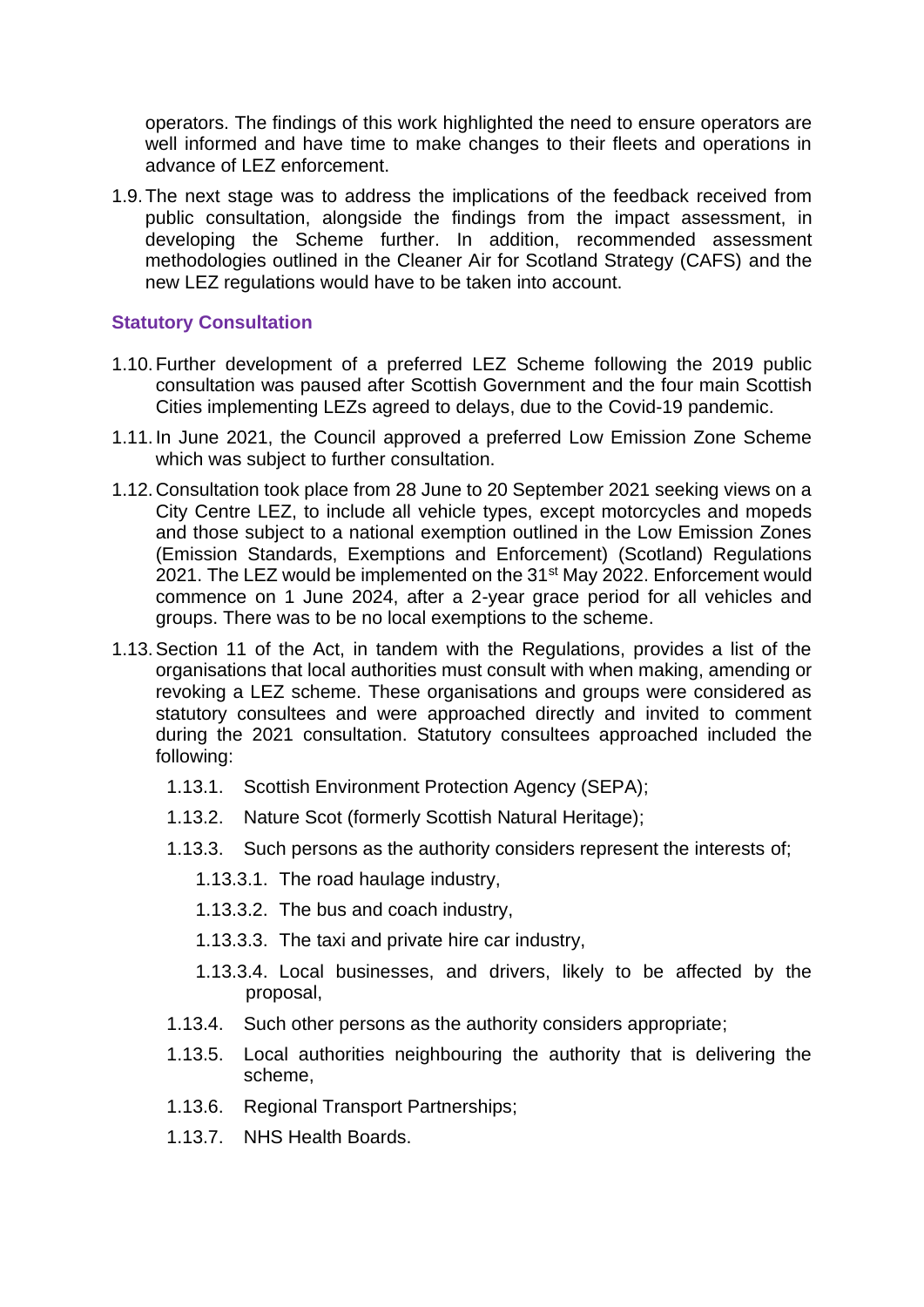- 1.14.The consultation invited comment on key aspects of the LEZ Scheme, including the overall Scheme as proposed, the boundary, the grace period approach and length and local exemption approach. It also sought to gauge levels of awareness about support funding available.
- 1.15.A consultation document detailing the Scheme in full was provided to all statutory consultees and published on the Council's website.
- 1.16.In addition to the statutory consultees, over 500 organisations (public, private, third sector, various sizes) were contacted and invited to take part in the consultation.
- 1.17.A public questionnaire received over 5,000 responses from individuals. Communications and engagement, including the opportunities to share feedback on the Scheme, were made via various formats including: virtual meetings, social media (~2 million 'impressions', i.e. the number of times posts have been viewed), bus shelter and large format digital displays on some key routes in the city, letter drops to all householders and businesses within the proposed LEZ (~19,000 properties), radio advertising (~1.2m population), emails to all active parking permit holders in Edinburgh (~25,000 drivers), all supported by information on the Council's LEZ webpages.

### **Consultation Feedback and Considerations for Scheme Design**

- 1.18.Following the period of statutory consultation, on the preferred Scheme in 2021, the Council undertook a full analysis exercise of the feedback from all stakeholders (statutory and non-statutory consultees). The Council has taken account of feedback from all stakeholders since the inception of the project, including from the earlier consultation exercise in 2019, when reaching the final Scheme design. Details of the extent and scope of the responses and representations is set out below.
- 1.19.Key stakeholders (including statutory consultees) presented a range of views on the scale of a future Scheme, but in general supported the principle of a LEZ.
- 1.20.Boundary and grace period changes could not be justified in terms of the feedback, as this was not in keeping with the Scheme's objectives. Justification and mitigation are detailed below.
- 1.21.Overall, the impacts from the Scheme are considered to be reasonable and proportionate having regard to the overall benefits.
- 1.22.In summary, the final design of the Scheme did not change significantly following the statutory consultation, however thematic analysis suggests that concerns were mostly centred on displacement (traffic and air quality) impacts, the need for local exemptions and that the LEZ may disproportionately impact on low income households and microbusinesses.
- 1.23.In response to these representations the Council has refined some of the intended operational details for the Scheme. Some details of the changes proposed are included below.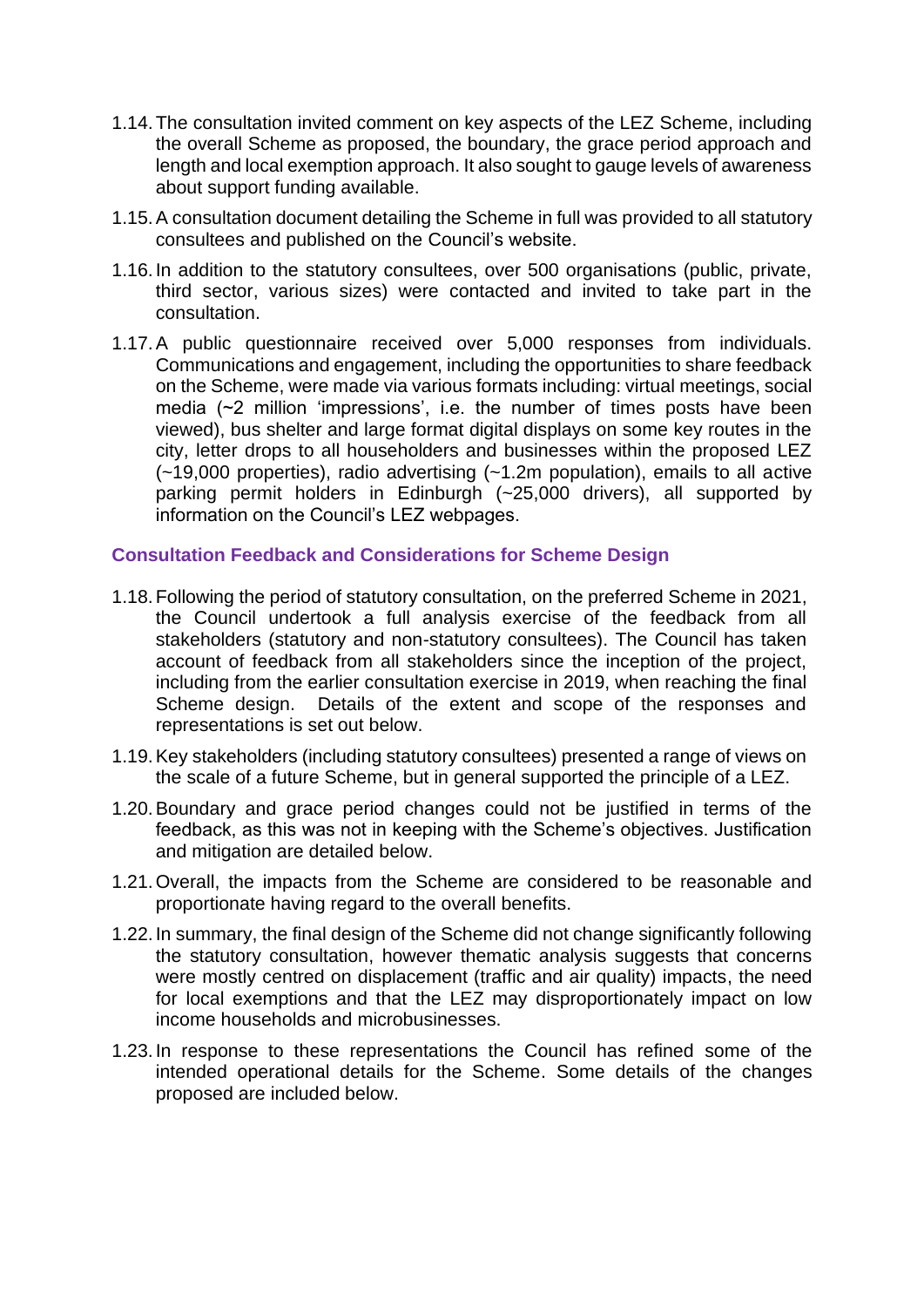### **Network Management Strategy**

- 1.24.The National Modelling Framework allowed detail analysis of the impacts of the LEZ around the boundary in terms of traffic displacement and air quality. Findings of this work did not support a change to the boundary.
- 1.25.Nevertheless, to mitigate against potential traffic/air quality impacts and to ensure the traffic network functions effectively, without providing significant additional capacity, the Council is developing a Network Management Strategy (NMS).
- 1.26.One of the main objectives of the Scheme will be to minimise the potential impact from traffic displacement across the road network.
- 1.27.The Council work in partnership with the most impacted communities in developing of the NMS, where possible.
- 1.28.A LEZ annual progress report is required by the Regulations, on the operation and effectiveness of the scheme. This will be informed by a robust monitoring regime that will inform the NMS and may cover public transport journey times, traffic surveys and public opinion surveys as well as the Council's wellestablished air quality monitoring network.
- 1.29.Traffic monitoring to measure traffic displacement will be undertaken both prior, to and during the Scheme's operation in 2024 to ensure the NMS is evidenceled and responsive.

### **Financial Implications – providing support and time to prepare**

- 1.30.To fully understand the impacts of the Scheme on individuals and groups, an Integrated Impact Assessment was completed. Its findings reflect the consultation feedback and highlight the need to ensure support for groups that are most affected, and that time is given (grace period) to ensure stakeholders are well informed and have time to prepare, prior to the enforcement of the LEZ.
- 1.31.The LEZ Scheme objectives aim to ensure alignment with national funding provisions that will support individuals and businesses adapting to LEZ. Following the feedback, the Council will also ensure that a communications and engagement campaign will focus on promotion of support funds available for adaptation to the LEZ and promoting the benefits of cleaner air and sustainable travel initiatives.
- 1.32.In respect to the grace period no changes were proposed following the consultation feedback.
- 1.33.Although the Regulations specify a minimum grace period of one year, it was deemed more appropriate that a period of two years be given to allow individuals and businesses time to prepare. The unprecedented impact of the COVID-19 pandemic on society, including the wider environment and economy was also taken into account.

### **Local Exemptions**

1.34.There was good support for the no local exemptions approach from most respondents, however, it was recognised that there may be exceptional circumstances when a local exemption would be required. This feedback was